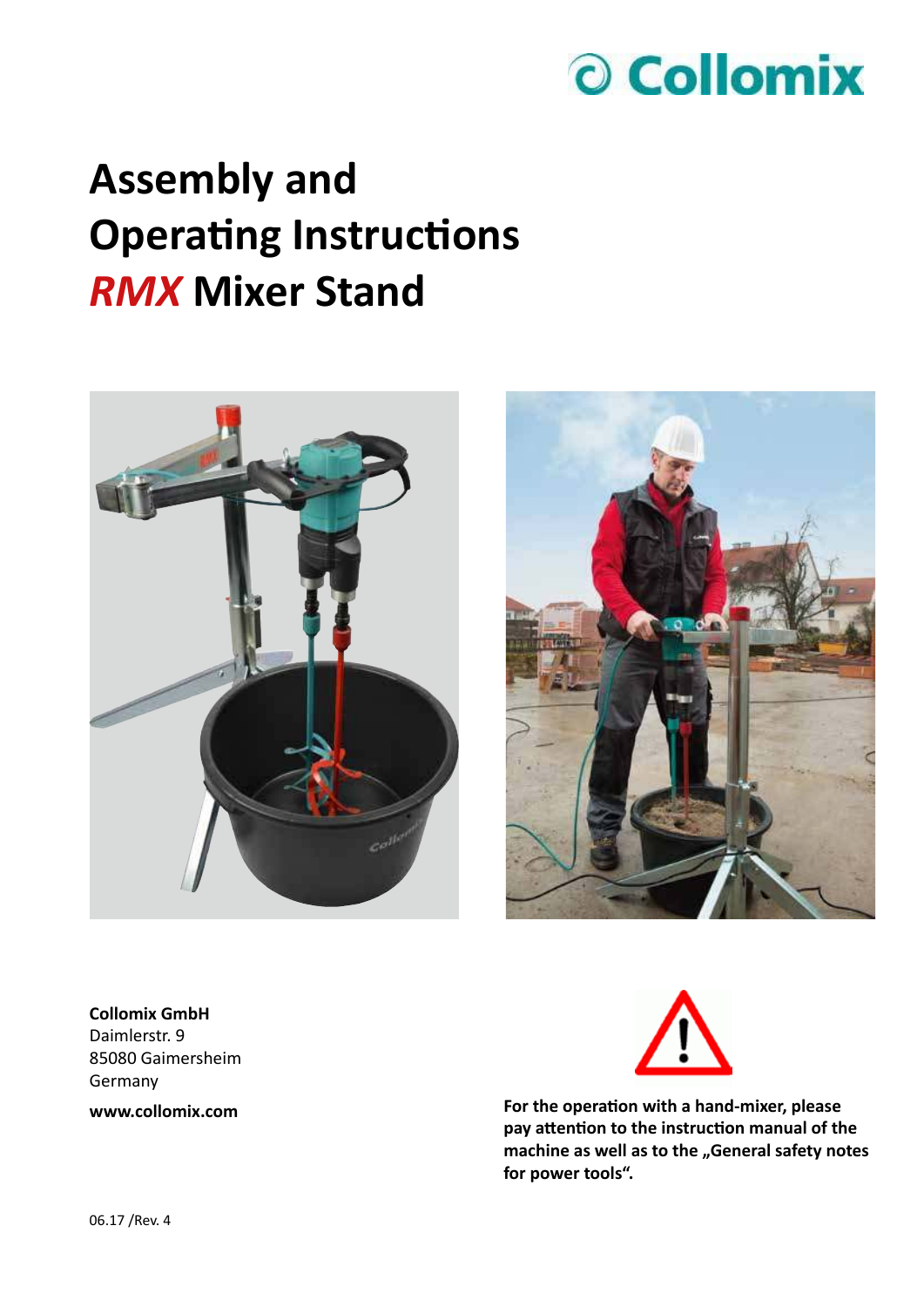











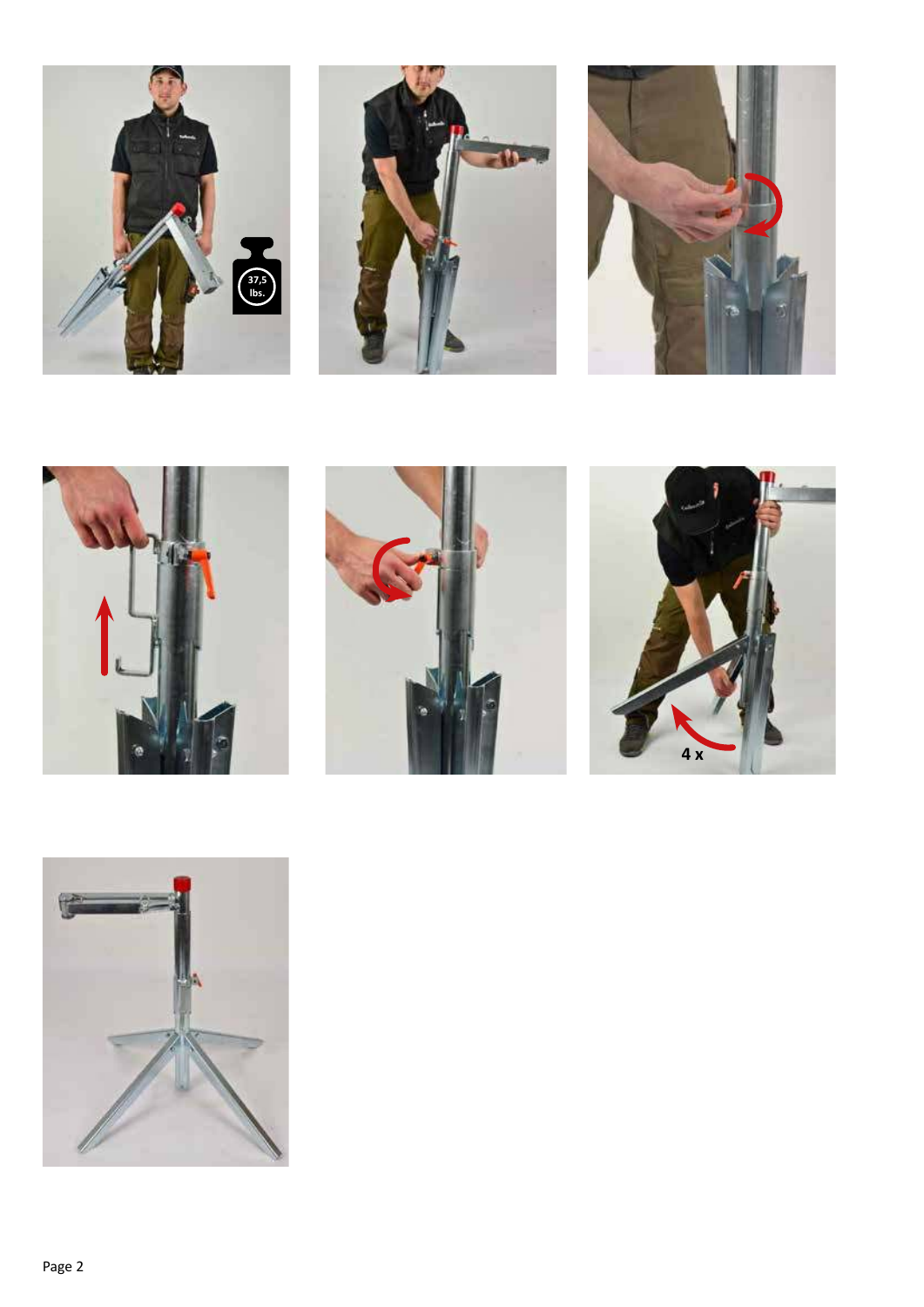





Hold the round pipe in the depressed position and swivel the square pipe to the side. When the release is actuated, the spring force will press the swivel arm upwards.



**CAUTION: The pipe will be pushed up suddenly by the spring force - beware of injury!**









Hang the Xo mixer by its two holes into the mount.